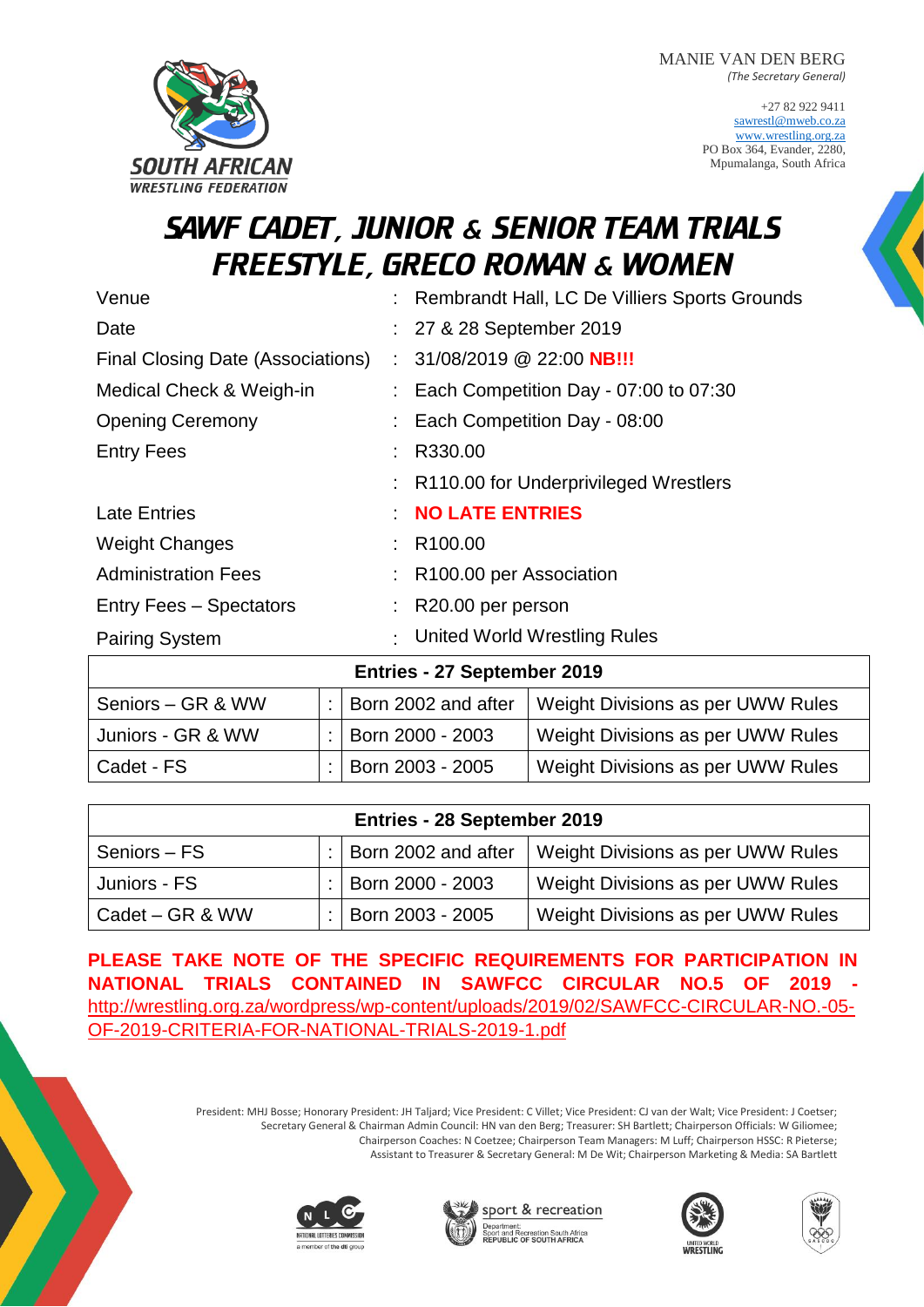



# **Minimum Weight – Cadets**

As per United World Wrestling Rules the minimum weight of 41kg applies for Cadets participating in National Trials – wrestlers entering in the 45kg Bracket who weigh less than 41kg during weigh in *WILL NOT* be allowed to participate**.**

## **Olympic Qualifying Weights - 2020**

2020 is an Olympic Qualification year and wrestlers interested in qualifying for the Olympic games should ensure they are entered in the correct weight bracket. The following brackets are Olympic Brackets. Wrestlers who participate in a non-Olympic weight bracket at these trials **WILL NOT** be allowed to change brackets to participate in qualification events.

| <b>Freestyle</b> | <b>Greco</b><br>Roman | Women |
|------------------|-----------------------|-------|
| 57kg             | 60kg                  | 50kg  |
| 65kg             | 67kg                  | 53kg  |
| 74kg             | 77kg                  | 57kg  |
| 86kg             | 87kg                  | 62kg  |
| 97kg             | 97kg                  | 68kg  |
| 125kg            | 130kg                 | 76kg  |

# **Closing Date and Final Entry Approval**

Please note the closing date of **31 August 2019**.

No late entries will be accepted.

The SAWFCC will verify all entries against the criteria contained in SAWFCC CIRCULAR NO. 5 OF 2019 before final approval. Entry into trials is therefore not confirmed until the SAWFCC has confirmed the entries.

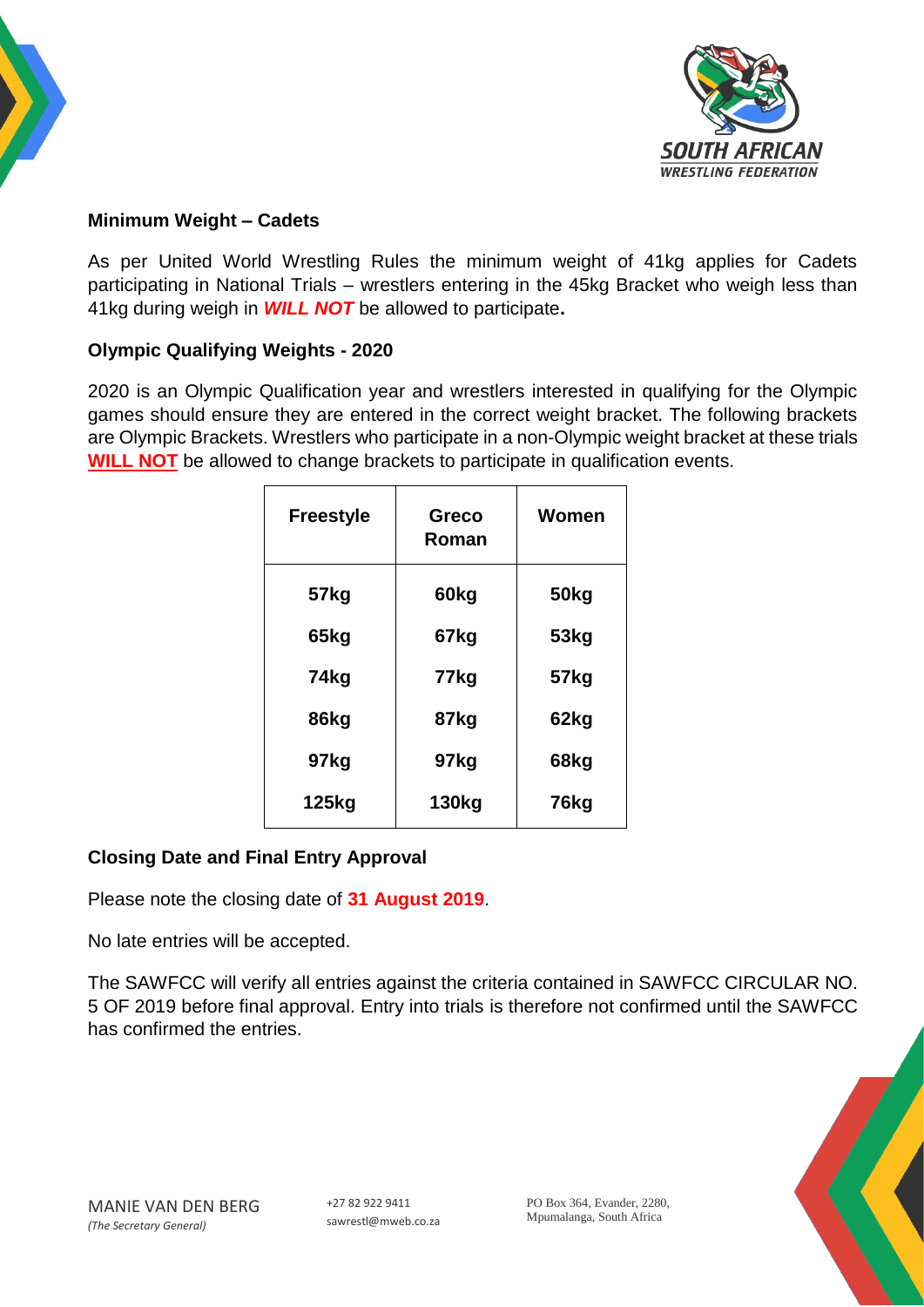



## **Medical Rules - Potentially Infectious Skin Lesions**

The purpose of the pre-competition medical check is not to eliminate wrestlers from competition but the SAWF is obliged to ensure the health and safety of all participants during competitions.

To decide if a lesion is infectious or not can be very difficult. For this reason, the opportunity to present a letter from a Medical Doctor or Dermatologist exists, to certify activity or non-activity of suspicious lesions.

The letter from the Doctor / Dermatologist should not be older than seven (7) days and must state where the suspected lesion / mark is and confirm that it is not infectious;

This letter must be handed in to the medical examination officials at the pre-competition examination.

If no letter is submitted the medical practitioner or, in the absence of a medical practitioner, the HSS Council member on duty will apply the rules regarding the strapping of skin lesions, keeping in mind the safety of other participants at the competition.

Only HSS approved strapping will be used to cover and secure the lesion - the cost of which will be passed onto the association by the SAWF treasurer.

#### **NO WRESTLER WITH SKIN LESIONS OR CONTAGIOUS MEDICAL CONDITION IN AND AROUND THE FACE AS WELL AS THE NECK OR HAIRLINE WILL BE ALLOWED TO WRESTLE.**

It may occur that a lesion was not seen during the pre-competition medical, for various reasons. The main reason often is that the wrestler has hidden the lesion by applying make-up to it.

Should the lesion appear through the day the above guidelines will be applied.

In the event of a dispute the senior team manager may request the tournament secretary to convene a panel consisting of the tournament secretary, SAWF refereeing delegate, the SAWF HSS delegate and the SAWF coaches delegate to rule on the matter - their decision is final, and no further representations will be considered.

#### **Tournament Rules and Regulations**

- Please keep traffic conditions in mind in and around the venue to ensure that you arrive on time - no wrestler will be allowed to weigh in after the official weigh in has ended.
- Referees and Judges to report to the SAWF referee delegate before **06:45** and immediately after weigh-in a short, compulsory, information session and rule discussion will take place.
- All wrestlers to be correctly registered with the SAWF through eTMS.
- All entries to be done on eTMS before the final closing date **NO LATE ENTRIES**
- Entry fees are non-refundable except in the case of withdrawal for medical reasons medical certificates to be submitted to the tournament secretary **BEFORE** the end of the official weigh-in.

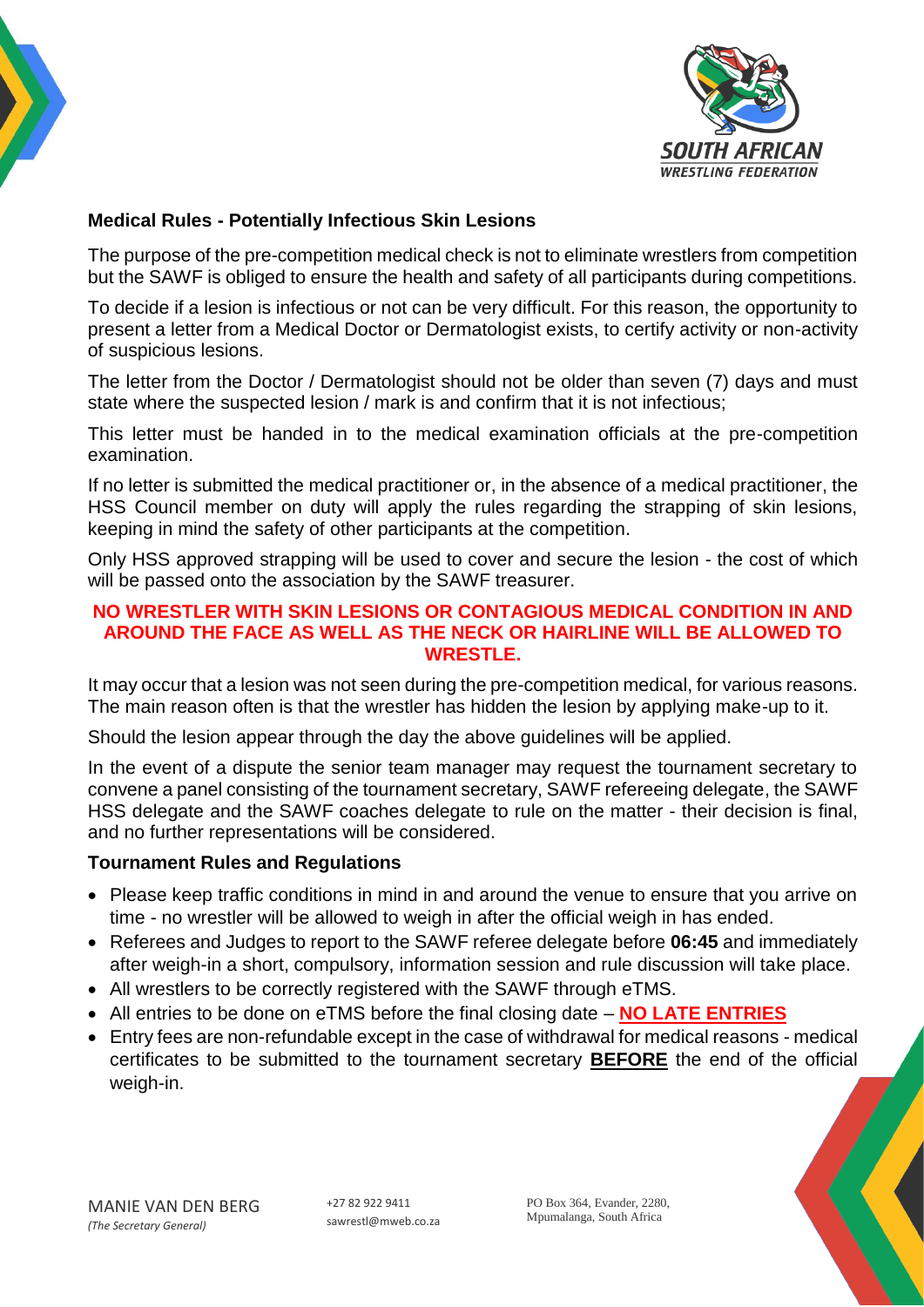



- All referees, judges, team managers, coaches, HSS officials and tournament administrators must be entered on eTMS before the final closing date.
- All delegates must register by scanning in their barcoded membership card at the designated scanning point.
- Associations to submit the names of their senior team manager (one per association) to the secretary of the team managers council before the competition.
- Weigh-in and officials' cards will only be handed to the senior team manager.
- The senior team manager is responsible for:
	- o Ensuring their team is ready for the opening ceremony
	- o Withdrawal of wrestlers for any reason
	- o Querying results or pairing/program errors please note this is to be done at the Team Manager's station and not directly with the tournament administrators.
	- o Signing off final entries after weigh-in at the tournament administrator changes after the start of the competition cannot be made.
- All wrestlers in single brackets must remain for the opening and need to check with the tournament secretary before leaving - doping control may require the wrestler to give a sample and should the wrestler not be available a missed test will be recorded, which is a doping offence and could lead to sanctions being imposed.
- Officials are only allowed to participate in one role during the competition eg. Only as coach or team manager and not both.

Good luck to all our athletes and officials - we hope you all have a successful competition but most importantly that you enjoy the day with us.

**Link to live results, programs and pairing sheets can be found at the following link <https://emms.wrestling.org.za/public> and be sure to share all your photos and videos on our [Facebook](https://www.facebook.com/WrestingSA/) page as well!**